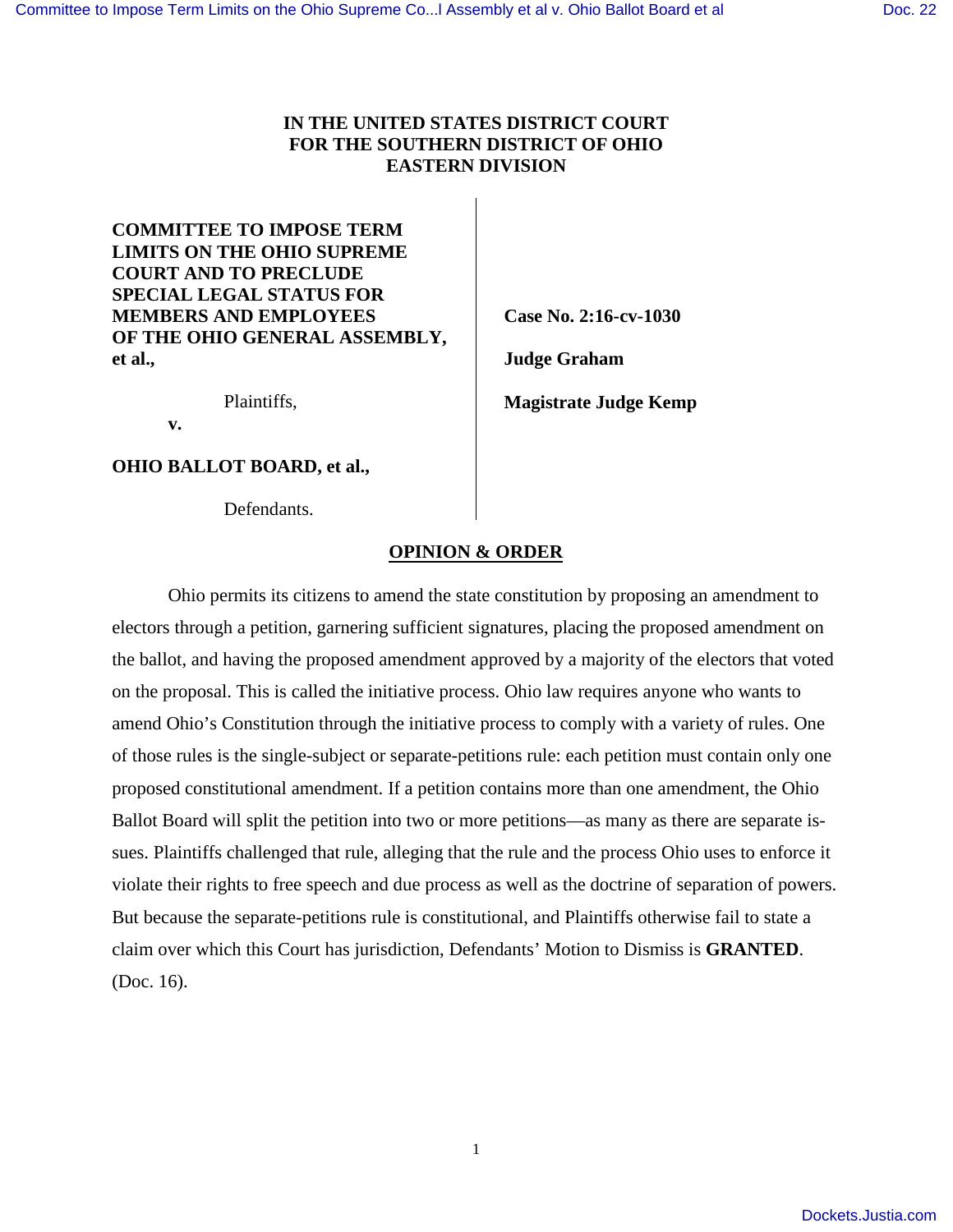## **I. Factual Allegations**

First the Court will discuss the parties; second, the challenged statutes; third, plaintiffs' initiative petition and its progress.

There are five Plaintiffs. The first is an unincorporated committee called the "Committee to Impose Term Limits on the Ohio Supreme Court and to Preclude Special Legal Status for Members and Employees of the Ohio General Assembly," (the "Committee"). (Am. Compl. at ¶ 8, Doc. 14). The Committee has three members, all of whom are plaintiffs too. (*Id.* at ¶¶ 10–13). Sandra Wallace, a signatory to the preliminary initiative petition sponsored by the Committee, is the fifth plaintiff. (*Id.* at  $\P$ [15–16).

Plaintiffs sued seven Defendants: the Ohio Ballot Board; its five members, some of whom are members of the Ohio General Assembly; and the Ohio Attorney General, Mike DeWine. (*Id.* at ¶¶ 17–23).

Now for some background on the Ohio law challenged by Plaintiffs: the separatepetitions rule.

The Ohio Constitution vests the legislative power of the state in a "General Assembly consisting of a senate and house of representatives." Ohio Const. art. II, § 1. But Ohio's citizens "reserve the power . . . independent of the General Assembly to propose amendments to the constitution and to adopt or reject the same at the polls." Ohio Const. art. II, § 1. Ohio regulates the initiative process provided by its constitution.

The person who wants an initiative on the ballot must first file a preliminary petition with the Ohio Attorney General. Ohio Rev. Code § 3519.01(A). That petition must be signed by 1,000 qualified Ohio electors, include the full text of the proposed law or constitutional amendment, and include a summary of the proposed law or amendment. *Id.* Next, the Attorney General has 10 days to certify whether the summary of the proposed law or amendment is a fair and truthful statement. *Id.* If the Attorney General certifies the law, he must then send it to the Ohio Ballot Board. *Id.* Within 10 days after receiving the certified petition from the attorney general, the Ballot Board must determine whether the initiative petition "contains only one proposed law or constitutional amendment." Ohio Rev. Code § 3505.062(A). If the Ballot Board concludes that the petition contains only one proposed law or amendment, it must certify its approval to the Attorney General, who then must file a verified copy of the proposed law or amendment with the Secretary of State. *Id.* However, if the Ballot Board concludes that the petition contains more than one proposed law or amendment, the Board "shall divide the initiative petition into individual petitions containing only one proposed law or constitutional amendment so as to enable voters to vote on each proposal separately and certify its approval to the attorney general." *Id.*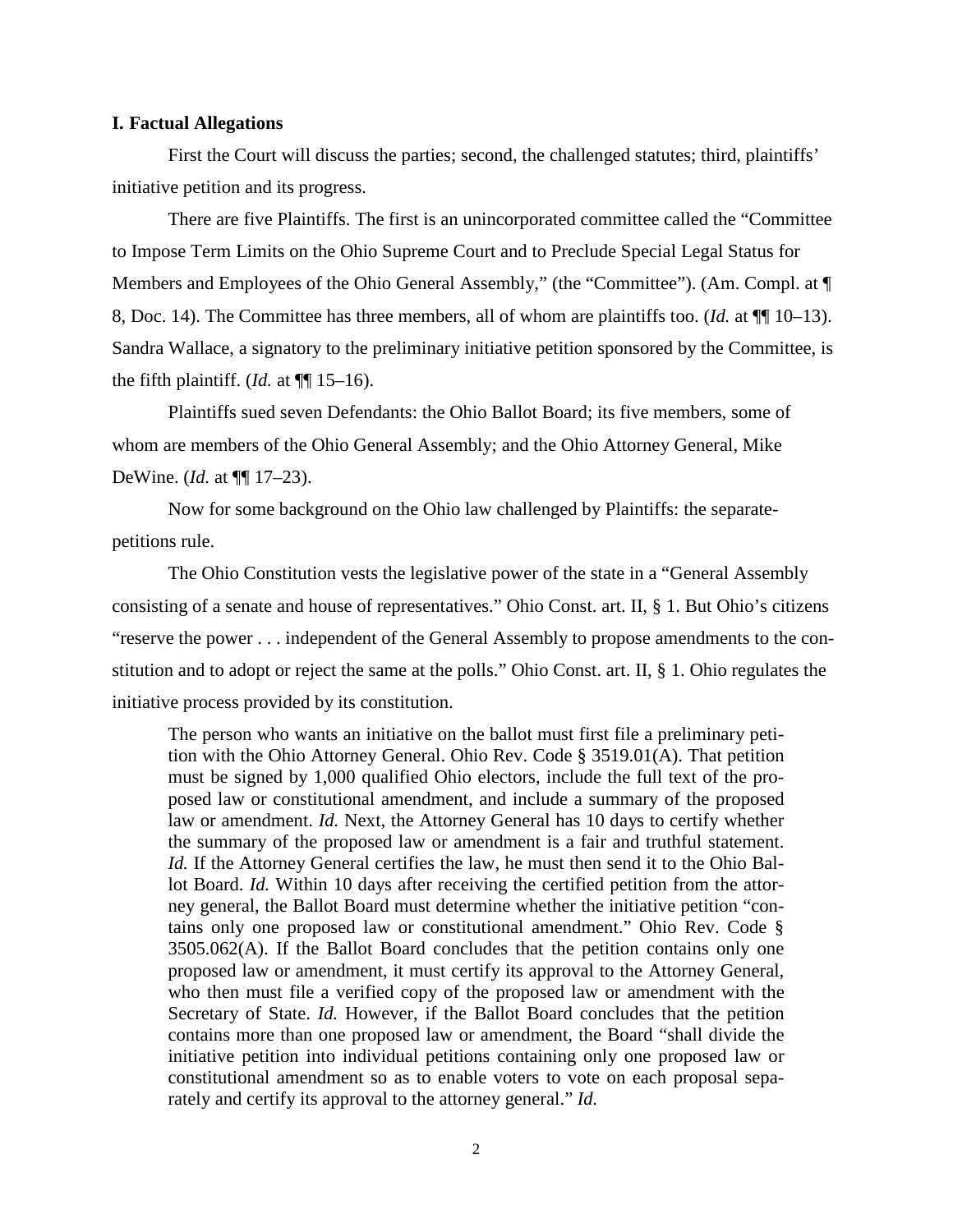(Op. & Order Den. Mot. TRO at 2–3, Doc. 11).

Plaintiffs propose the following constitutional amendment:

#### **Article IV, Section 6.**

(D) No person shall be elected or appointed as a judge of the Supreme Court if said person, at the time of said election or appointment, has served nine or more consecutive years as a judge of the Supreme Court regardless of whether as chief justice, a justice, or a combination of the two.

#### **Article II, Section 43.**

All laws that apply to the people of the State of Ohio and its political subdivisions shall apply equally to the members and employees of the General Assembly.

(Am. Compl. at  $\P$  64).

 On October 26, 2016, the Committee submitted its initiative petition to the Office of the Ohio Attorney General. (*Id.* at ¶ 66). The petition contained the full text of the proposed constitutional amendment, a summary of the proposed constitutional amendment, and the preliminary initiative petition purporting to contain 1,573 signatures in support of the proposed amendment. (*Id.*). The same day the Committee submitted its petition, Plaintiffs filed this lawsuit and moved for a Temporary Restraining Order asking the Court to enjoin the Ohio Ballot Board from enforcing the separate-petitions rule. (Mot. TRO, Doc. 2). The Court denied Plaintiffs' Motion. (Op. & Order Den. Mot. TRO).

On November 7, 2016, the Ohio Attorney General approved Plaintiffs' submitted summary of the proposed constitutional amendment as "a fair and truthful statement of the proposed . . . constitutional amendment," Ohio Rev. Code § 3519.01(A), and certified that it contained sufficient signatures of registered electors, (Am. Compl. at ¶¶ 67, 69). The Ohio Attorney General then submitted the proposed constitutional amendment to the Ohio Ballot Board for its review process. (Am. Compl. at ¶ 69).

 The Ohio Ballot Board announced on November 10, 2016 that it would meet to discuss Plaintiffs' petition on November 14, 2016. (*Id.* at ¶ 71). The Ohio Ballot Board met on November 14 to review and assess the content of the proposed constitutional amendment and "determined that the proposed initiative petition contains more than one proposed constitutional amendment and…[, therefore,] divided the initiative petition into two individual petitions, each containing only one proposed constitutional amendment." (Am. Compl. at ¶ 74 (quoting Ex. G, Doc. 14-7) (alterations in Am. Compl.).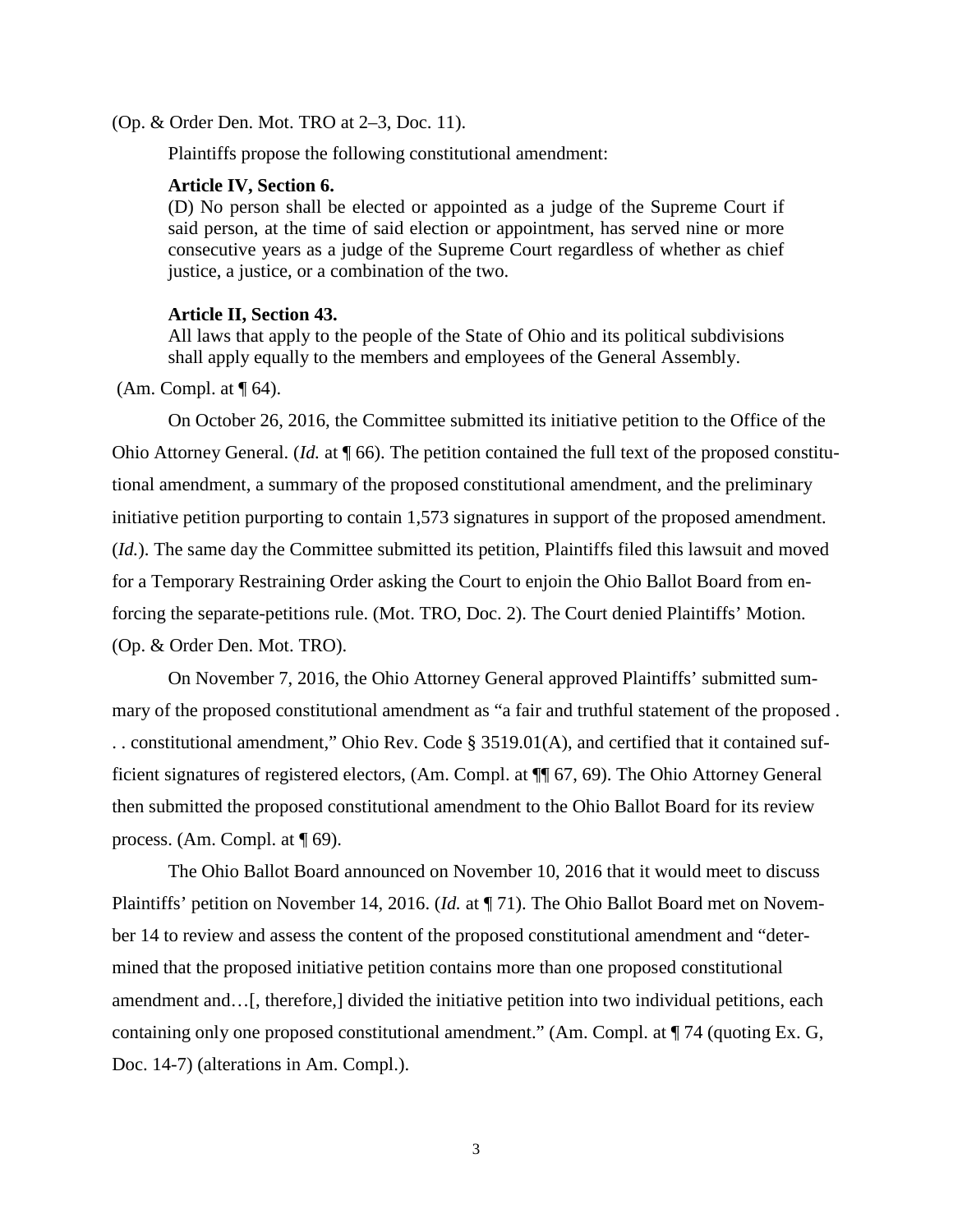That's what Plaintiffs alleged happened; here's how they claim Defendants violated the law.

Plaintiffs' first claim is that the Ohio Ballot Board's review and division of Plaintiffs' proposed constitutional amendment is a content-based regulation of their core political speech, which cannot pass strict scrutiny. By dividing Plaintiffs' petition in two, the Ohio Ballot Board's action impairs Plaintiffs' speech, they allege, by requiring Plaintiffs to garner twice the number of signatures for their now-separate initiative petitions. This, Plaintiffs assert, imposes an undue burden on the exercise of their First Amendment rights. Specifically, it will cost Plaintiffs more money to gather enough signatures for two initiative petitions than it would for one petition. (Am. Compl. at ¶¶ 86–87).

Plaintiffs' second claim is that the Ohio Ballot Board didn't provide adequate advance notice of its November 14, 2016 meeting at which it made the decision to split the proposed constitutional amendment into two. (Am. Compl. at ¶¶ 119–23). Plaintiffs ask for a declaratory judgment that the actions of the Ohio Ballot Board in its November 14, 2016 meeting violated the Due Process Clause "and, accordingly, [are] null and void." (*Id.* at ¶ 122). Plaintiffs also request "appropriate injunctive relief to remedy the foregoing violation of the Due Process Clause." (*Id.* at ¶ 123).

Plaintiffs' third and final claim is that "the Ohio Ballot Board and its individual members engage[d] in an executive or administrative function" by enforcing the separate-petitions requirement, and since three members of the Ohio Ballot Board are also members of the Ohio legislature, those members "have violated the constitutional doctrine of separation of powers." (*Id.* at ¶¶ 125, 130). Plaintiffs seek a declaratory judgment concerning the constitutionality of members of the Ohio legislature simultaneously serving on the Ohio Ballot Board. (*Id.* at ¶ 137). Since this is unconstitutional, Plaintiffs assert, they are entitled to a declaratory judgment that the action of the Ohio Ballot Board was "taken in violation of the constitutional doctrine of separation of powers and, thus, [is] null and void." (*Id.* at ¶ 138).

# **II. Legal Standards**

Defendants argue that some of Plaintiffs claims fail because the Court lacks subjectmatter jurisdiction over them; Defendants argue others fail because Plaintiffs fail to state a claim.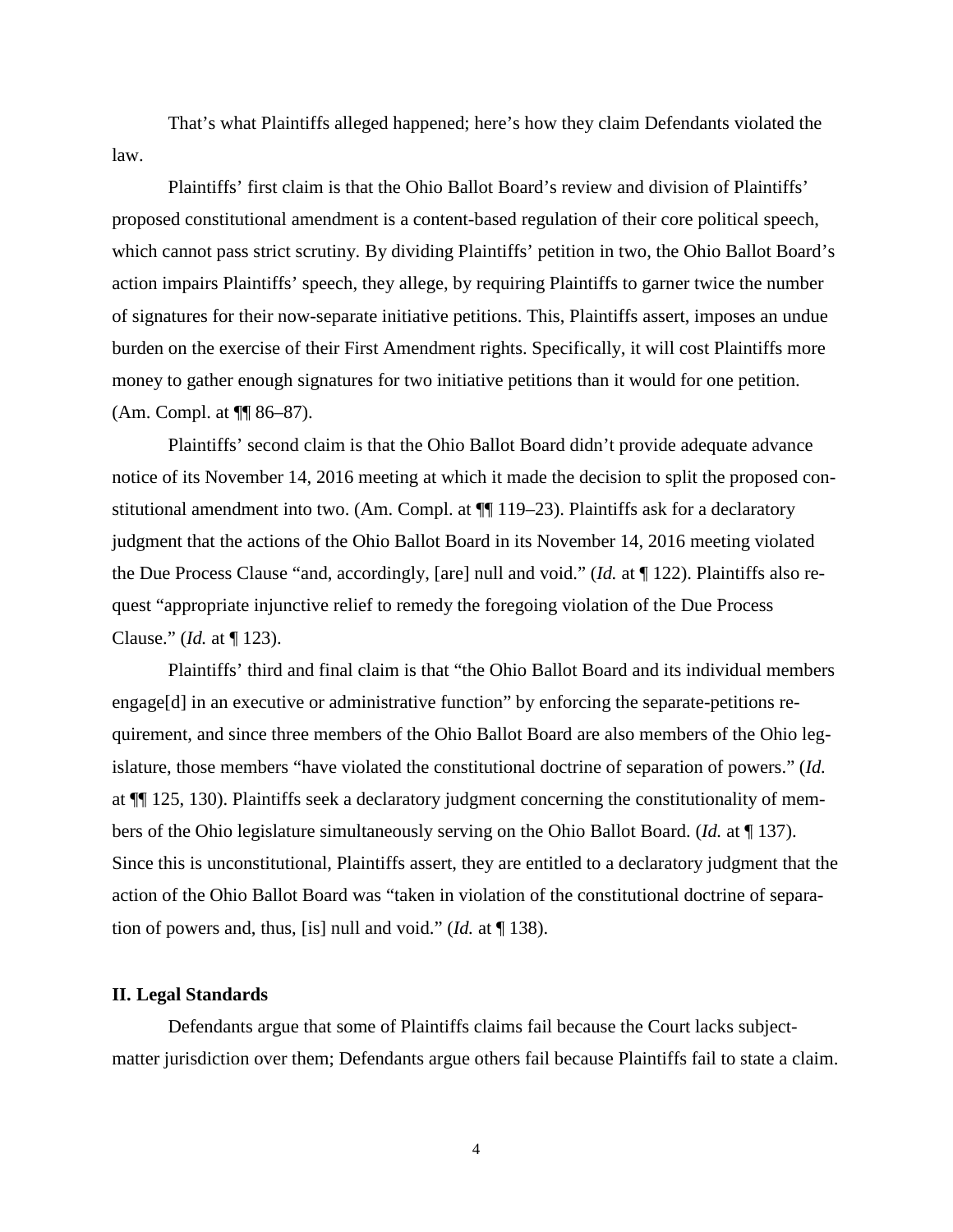If the Court lacks subject-matter jurisdiction, the Court can dismiss Plaintiffs' claims. Federal Rule of Civil Procedure 12(b)(1) permits a party to move for such a dismissal. Challenges to the Court's subject-matter jurisdiction "'come in two varieties: a facial attack or a factual attack.'" *Wayside Church v. Van Buren Cty.*, 847 F.3d 812, 816 (6th Cir. 2017) (quoting *Carrier Corp. v. Outokumpu Oyj*, 673 F.3d 430, 440 (6th Cir. 2012)). A facial attack—like the one Defendants appear to make here—"questions merely the sufficiency of the pleading." *Id.* (quoting *Gentek Bldg. Prod., Inc. v. Sherwin-Williams Co.*, 491 F.3d 320, 330 (6th Cir. 2007)). And just like with a 12(b)(6) motion that assesses the sufficiency of the pleadings, a facial attack on the Court's subject-matter jurisdiction requires the Court to accept the allegations in the complaint as true. *Id.* (citing *Gentek*, 491 F.3d at 330).

If a plaintiff has laid out his claims in the pleadings, and those claims fail as a matter of law, Federal Rule of Civil Procedure 12(b)(6) authorizes the Court to dismiss those claims. *Winnett v. Caterpillar, Inc.*, 553 F.3d 1000, 1005 (6th Cir. 2009). Plaintiffs don't need to prove their case at the pleadings stage; they need only provide a complaint that "contain[s] sufficient factual matter, accepted as true, to 'state a claim to relief that is plausible on its face.'" *Ashcroft v. Iqbal*, 556 U.S. 662, 678 (2009) (quoting *Bell Atl. Corp. v. Twombly*, 550 U.S. 544, 570 (2007)). When determining whether a plausible claim exists, the Court must "construe the complaint in the light most favorable to the plaintiff, accept its allegations as true, and draw all reasonable inferences in favor of the plaintiff." *Directv, Inc. v. Treesh*, 487 F.3d 471, 476 (6th Cir. 2007).

#### **III. Discussion**

Plaintiffs identify three federal constitutional bases for their claims.

## **A. First Amendment**

Two concerns face off in this case: freedom of speech and the Ohio's need to regulate its elections.

The First Amendment guarantees, among other things, the right to freedom of speech. U.S. Const. amend. I. But not all speech is the same; political speech "occupies the core of the protection afforded by the First Amendment." *McIntyre v. Ohio Elections Comm'n*, 514 U.S. 334, 346 (1995). First Amendment protections are at their zenith when a law "restricts access to the most effective, fundamental, and perhaps economical avenue of political discourse, direct one-on-one communication." *Meyer v. Grant*, 486 U.S. 414, 424 (1988). The courts call this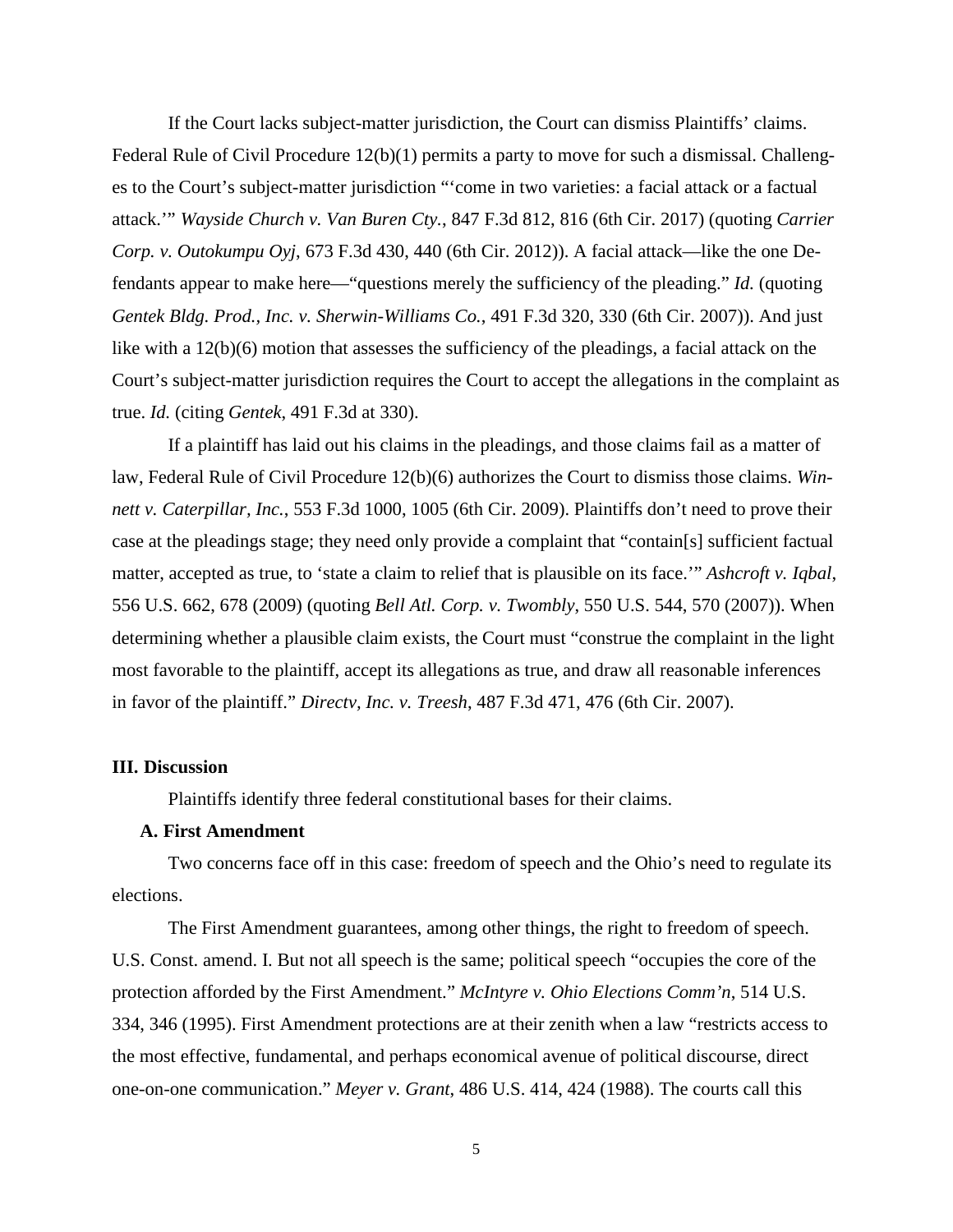"core political speech." *Buckley v. Am. Constitutional Law Found., Inc.*, 525 U.S. 182, 186 (1999) ("Petition circulation, we held [in *Meyer*], is 'core political speech' . . . ."); *but see id.* at 207–08 (Thomas, J., concurring in the judgment) (distinguishing the direct regulation of core political speech from the regulation in *Meyer*). And if a law "trenches upon an area in which the importance of First Amendment protections is 'at its zenith[,]'" a state must overcome the "wellnigh insurmountable" barrier of "exacting scrutiny" in order to justify its regulation. *Meyer*, 486 U.S. at 425.

 On the other hand, States have "considerable leeway to protect the integrity and reliability of the initiative process as they have with respect to election processes generally." *Buckley*, 525 U.S. at 191. For example, states may impose rules for obtaining ballot access, like "the number of signatures required, the time for submission, and the method of verification." *John Doe No. 1 v. Reed*, 561 U.S. 186, 212 (2010) (Sotomayor, J., concurring). But even these "structural decisions 'inevitably affect[]—at least to some degree—the individual's right' to speak about political issues and 'to associate with others for political ends.'" *Id.* (Sotomayor, J., concurring) (quoting *Anderson v. Celebrezze*, 460 U.S. 780, 788 (1983)). The distinction between core political speech and the mechanics of the election process is often fleeting because even election-mechanics "regulations often will directly restrict or otherwise burden core political speech and associational rights." *Buckley*, 525 U.S. at 206 (Thomas, J., concurring in the judgment). But that doesn't relieve the Court from making these "hard judgments," even without the benefit of a "litmus-paper test" to separate "valid ballot-access provisions from invalid interactive speech restrictions." *Buckley*, 525 U.S. at 192 (quoting *Storer v. Brown*, 415 U.S. 724, 730  $(1974)$ .

 Sometimes, courts find it clear that a law "is a regulation of pure speech." *McIntyre*, 514 U.S. at 345. But sometimes it's not that clear, and in that case, the Court can look to the burden imposed on a plaintiff's free speech rights to assess a law's constitutionality. The Supreme Court has established a framework for assessing the constitutionality, under the First and Fourteenth Amendments, of state election laws: "[w]hen a State's rule imposes severe burdens on speech or association, it must be narrowly tailored to serve a compelling interest; lesser burdens trigger less exacting review, and a State's important regulatory interests are typically enough to justify reasonable restrictions." *Buckley*, 525 U.S. at 206 (1999) (Thomas, J., concurring in the judgment) (citing *Timmons v. Twin Cities Area New Party*, 520 U.S. 351, 358–59 (1997); *Burdick v. Taku-*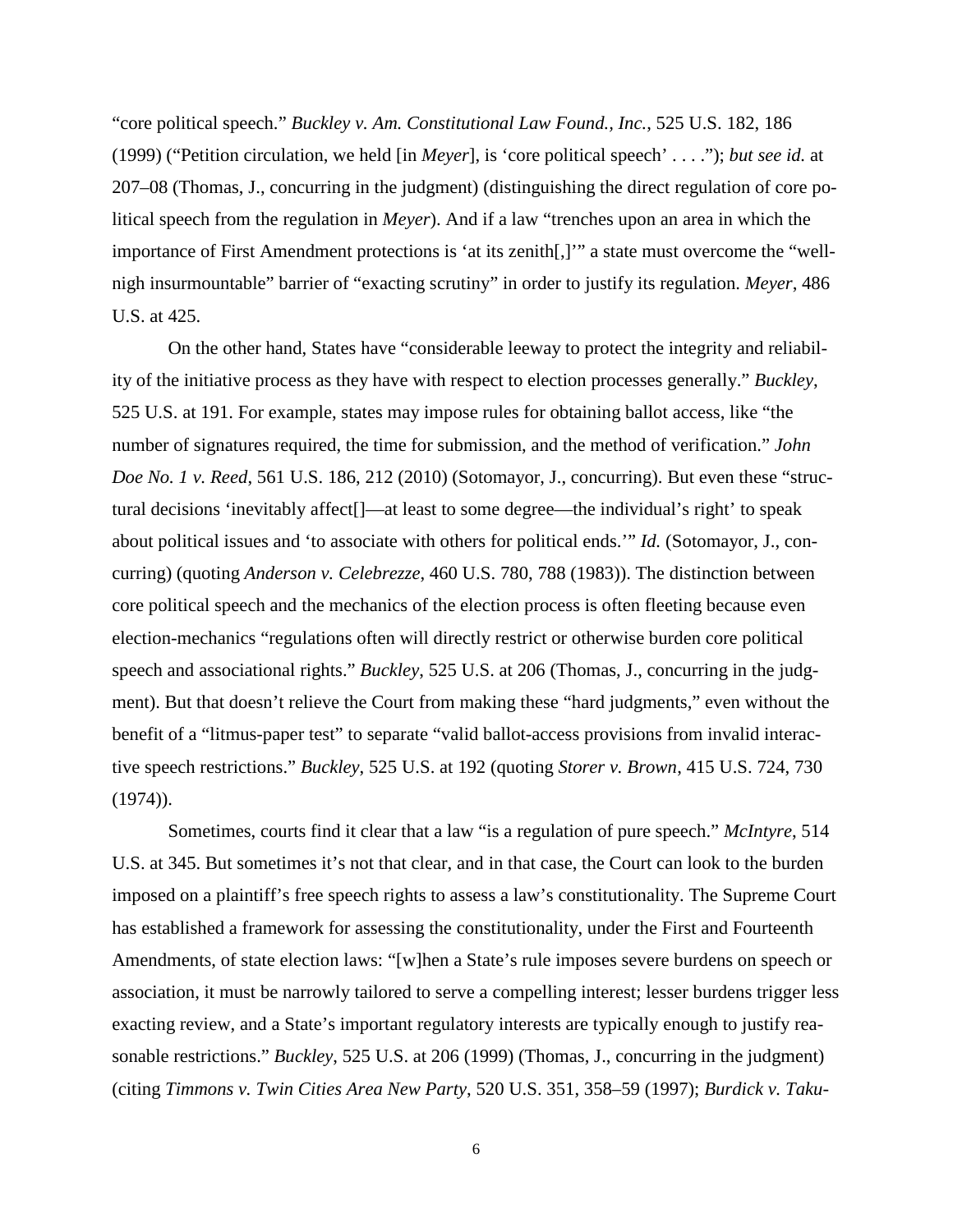*shi*, 504 U.S. 428, 434 (1992); *Anderson v. Celebrezze*, 460 U.S. 780, 788–90 (1983)). So, if "a ballot-access provision chills First Amendment speech, the level of scrutiny to be applied depends on the severity of the burden." *Libertarian Party of Ohio v. Husted*, 751 F.3d 403, 414 (6th Cir. 2014); *see also Ohio Democratic Party v. Husted*, 834 F.3d 620, 627 (6th Cir. 2016) (recognizing the "flexible balancing approach"). Courts refer to this as the *Anderson*-*Burdick* framework. *Ohio Democratic Party*, 834 F.3d at 626.

So then, how much of a burden is Ohio's separate-petitions rule?

 The Supreme Court appears to take the position that single-subject rules for voter initiatives—like the rule at issue here—are part of regulating the electoral process and do not impose a severe burden on free speech rights. *See Buckley*, 525 U.S. at 191–92. While *Buckley* did not involve a single-subject rule, in *Buckley* the Supreme Court cited, with apparent approval, its own denial of a petition for certiorari in another case, *Biddulph v. Mortham*, 89 F.3d 1491, 1501 (11th Cir. 1996). *Buckley* 525 U.S. at 191–92.

 In *Biddulph*, the Eleventh Circuit held that while "there are some scenarios in which a First Amendment challenge seeking strict scrutiny of a state's initiative process would survive a motion to dismiss, Biddulph has failed to make out such a viable claim." 89 F.3d at 1501 (affirming district court's grant of motion to dismiss for failure to state a claim). The Plaintiff-Appellants in *Biddulph* alleged that Florida's initiative process violated their First Amendment rights; specifically, Florida law required amendment proposed by initiative to address a single subject. *Id.* at 1493. The *Biddulph* court rejected this argument, holding that "strict scrutiny" did not apply to the single-subject rule because the rule was not "content-based," it had no "disparate impact on certain political viewpoints," it was not applied by Florida "in a discriminatory manner," and it did not "impermissibly burden the free exchange of ideas about the objective of an initiative proposal." *Id.* at 1500. Biddulph filed a petition for certiorari, which the Supreme Court denied. *Biddulph v. Mortham*, 519 U.S. 1151 (1997).

 Now, back to *Buckley*: when the Supreme Court cited its own denial of certiorari in *Biddulph*, it all but approved *Biddulph*'s holding that Florida's single-subject rule passed lesser scrutiny. *See Buckley*, 525 U.S. at 191–92. Specifically, the *Buckley* court cited *Biddulph* for support for the proposition that "States allowing ballot initiatives have considerable leeway to protect the integrity and reliability of the initiative process, as they have with respect to election processes generally." *Buckley*, 525 U.S. at 191. And the *Buckley* court noted that the *Biddulph* court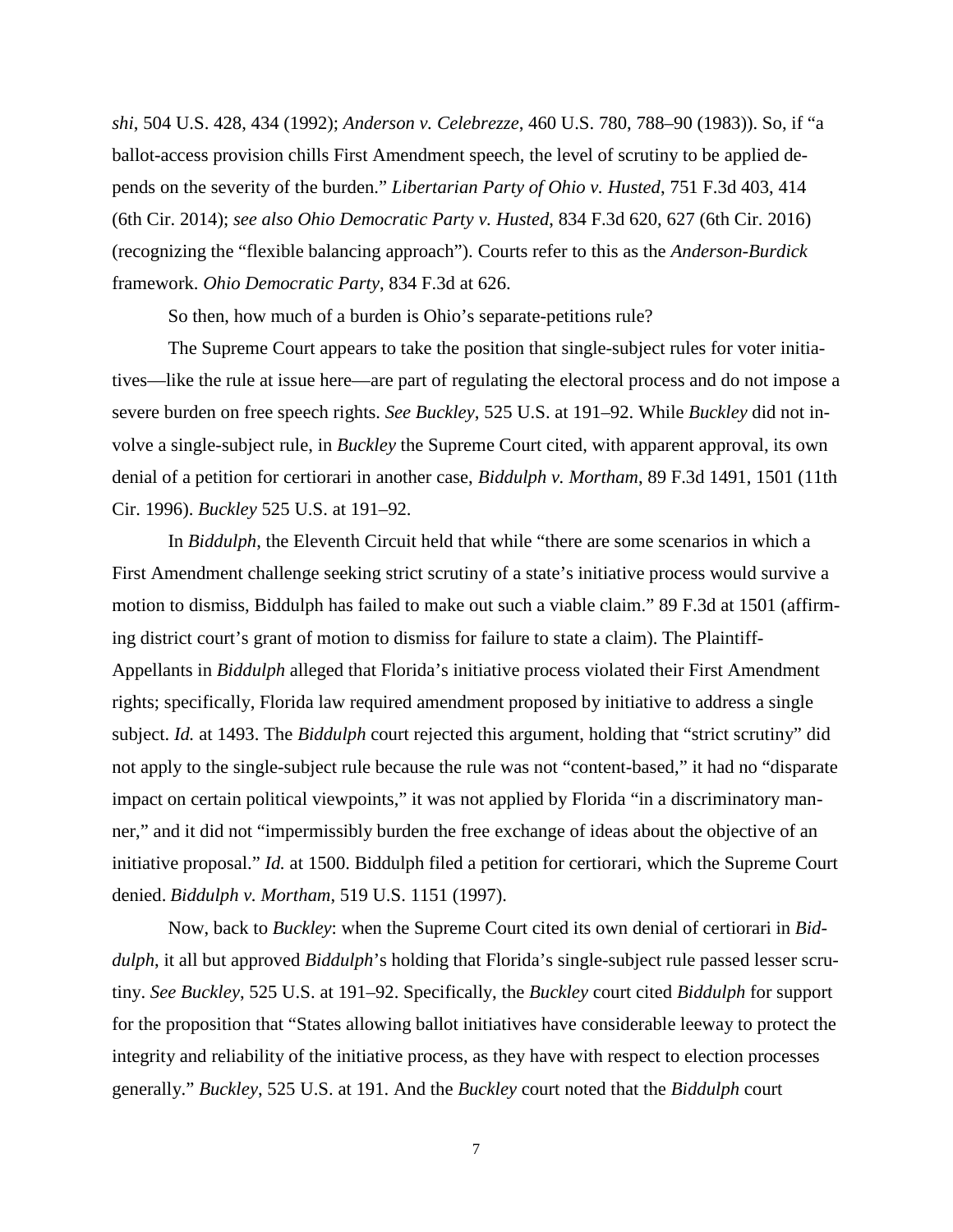"uph[eld] single subject and unambiguous title requirements for initiative proposals to amend Florida's constitution." *Buckley*, 525 U.S. at 192 (explanatory parenthetical in citation to *Biddulph*). *Biddulph* contains the closest analog to the challenge raised here, and it held that singlesubject rules are not subject to strict scrutiny, a holding the Supreme Court appears to have cited with approval.

It's possible that initiative-petition regulations, like single-subject rules, could be subject to strict scrutiny; but only in narrow circumstances. *Biddulph*, 89 F.3d at 1500. For example, regulations that "significantly inhibit communication with voters about proposed political change [that] are not warranted by the state interests." *Buckley*, 525 U.S. at 192. A state cannot apply a facially neutral law in a discriminatory manner. *Biddulph*, 89 F.3d at 1500. Nor may a state's voter-initiative regulations "disparately impact a particular viewpoint or [be] content-based." *Id.* These are examples of situations that would constitute a severe burden on First Amendment rights.

 But Courts that analyze separate-petition or single-subject rules hold that such rules do not constitute a severe burden on First Amendment rights; therefore, they are not subject to strict (or exacting) scrutiny. *See Biddulph*, 89 F.3d at 1501; *Pest Comm. v. Miller*, 626 F.3d 1097, 1107 (9th Cir. 2010) (holding that single-subject requirement for initiative petition was not a direct regulation of core political speech nor did it impose a severe burden on the plaintiff's First Amendment rights); *see also Campbell v. Buckley*, 203 F.3d 738, 745 ([1](#page-7-0)0th Cir. 2000).<sup>1</sup>

 Plaintiffs make no meaningful distinction between the challenge they bring and the challenges brought to the single-subject rules in *Biddulph* and *Pest Committee*. Here, the separatepetitions rule is not a direct regulation of core political speech, it does not significantly inhibit communication with voters, it does not disparately impact any particular viewpoint, and it is content-neutral.

The separate petitions rule is a "*prerequisite*[] to the circulation of initiative and referendum petitions. [It does] not implicate protections for core political speech because [it does] not directly affect or even involve one-on-one communications with voters." *Pest Committee*, 626

 $\overline{a}$ 

<span id="page-7-0"></span><sup>1</sup> *Biddulph* and *Pest Committee* refer to the level of scrutiny as "strict scrutiny." *Biddulph*, 89 F.3d at 1493; *Pest Comm.*, 626 F.3d at 1107. The Sixth Circuit calls it "exacting scrutiny," *Libertarian Party of Ohio*, 751 F.3d at 414 (6th Cir. 2014), which is what the Supreme Court calls it, *see, e.g.*, *Buckley*, 525 U.S. at 199, 204; *but see id.* at 206 (Thomas, J., concurring in the judgment) (referring to standard as "strict scrutiny," but referring to it as an "exacting standard.").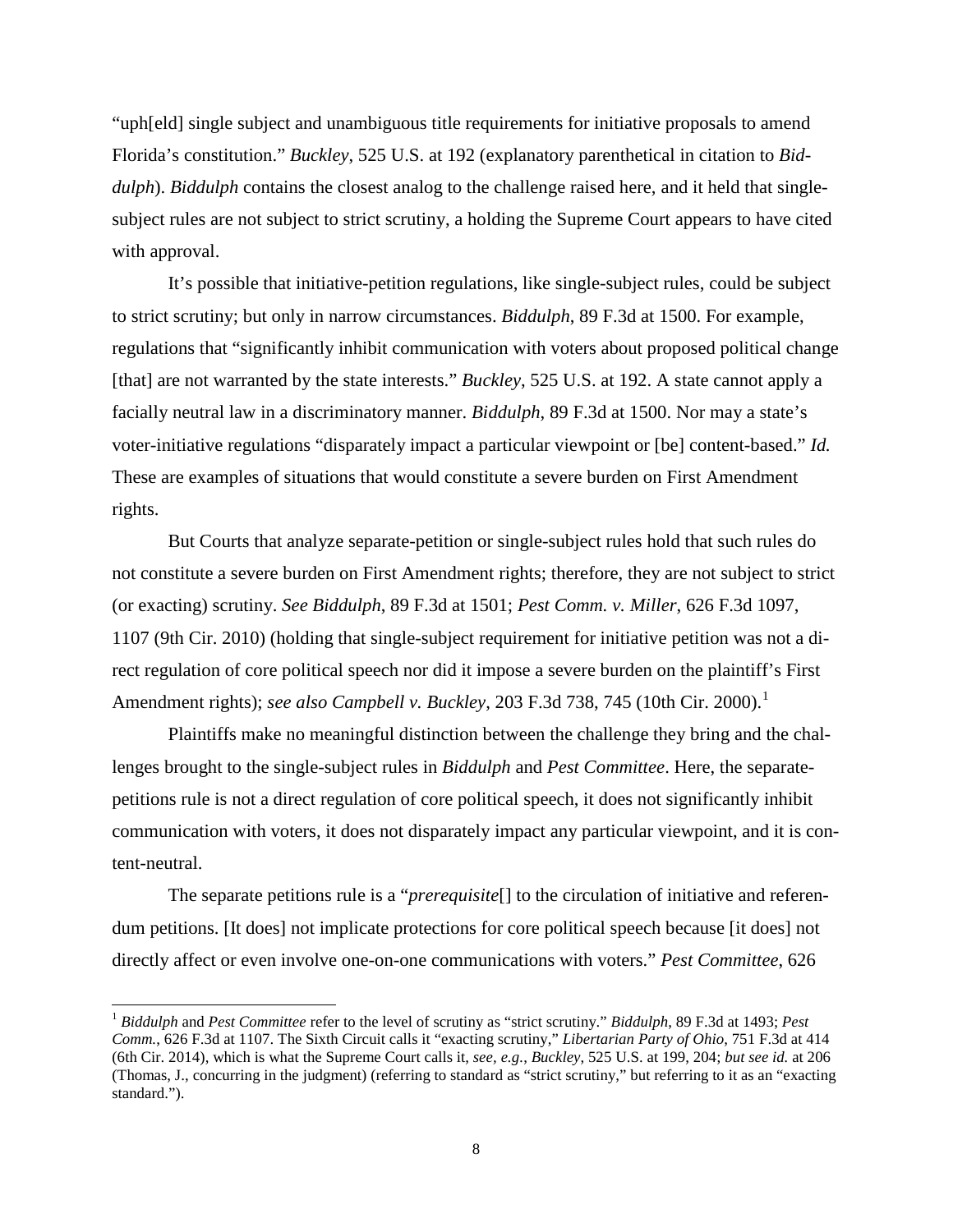F.3d at 1107. Ohio's rule does not burden the interchange of ideas; indeed, nothing prevents petition circulators from proposing both amendments to would-be signatories in the same encounter—the would-be signatory will now be presented with separate proposed constitutional amendments and can sign a petition for neither, one, or both. Just like the rules in *Pest Committee*, Ohio's separate-petitions rule doesn't constitute a direct regulation of core political speech. In fact, "[i]f anything, requiring proponents to pursue separate initiatives on separate subjects might encourage more speech on each such subject." *Campbell*, 203 F.3d at 745. And in this way, the separate-petitions rule does not limit the "quantity of speech available" to Plaintiffs. *Id.*

Plaintiffs make no assertion that Ohio has applied the separate-petitions rule against them in a discriminatory manner. Neither have Plaintiffs asserted that the rule disparately impacts a particular viewpoint. Plaintiffs' remaining argument is that the rule is not content neutral.

 But Ohio's separate-petitions rule is content neutral. Plaintiffs argue that the Ohio Ballot Board reads the petition and examines its "content" to determine whether it should divide the petition or not. True—the Ohio Ballot Board must read the text of the proposed constitutional amendment. But "content" has a particular meaning in the First Amendment context, and an analysis of "content-based" laws shows why Plaintiffs' argument on this point fails.

 "Government regulation of speech is content-based if a law applies to particular speech because of the topic discussed or the idea or message expressed." *Reed v. Town of Gilbert, Ariz.*, 135 S. Ct. 2218, 2227 (2015). This may include obvious distinctions, like defining regulated speech by a particular subject matter, say football or airplanes. *Id.* Other distinctions "are more subtle, [like] defining regulated speech by its function or purpose." *Id.* But the Ohio rules make neither obvious nor subtle distinctions based on content. The separate-petitions rule doesn't require the examination of the function, purpose, or subject-matter of a proposed constitutional amendment. The rule doesn't exclude any particular topic from the initiative process nor does it discriminate between viewpoints that might be espoused on an issue. *See id.* at 2230 ("'[T]he First Amendment's hostility to content-based regulation extends not only to restrictions on particular viewpoints, but also to prohibition of public discussion of an entire topic.'") (citing *Consol. Edison Co. of N.Y. v. Public Serv. Comm'n of N. Y.,* 447 U.S. 530, 537 (1980)). Ohio's rule is facially content neutral.

But *Reed* recognizes "a separate and additional category of laws that, though facially content neutral, will be considered content-based regulations of speech: laws that cannot be ' "justi-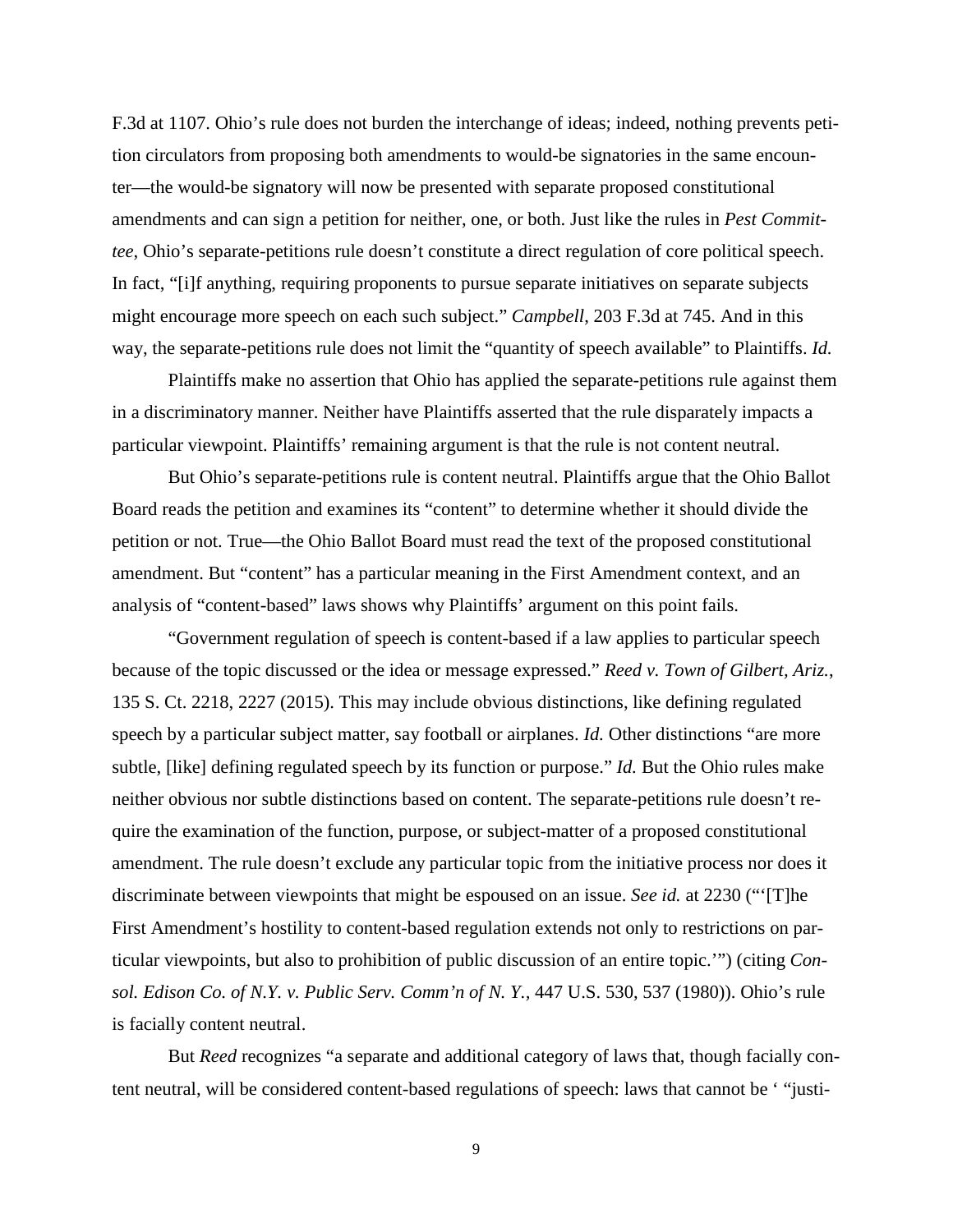fied without reference to the content of the regulated speech," ' or that were adopted by the government 'because of disagreement with the message [the speech] conveys[.]'" *Id.* at 2227 (quoting *Ward v. Rock Against Racism*, 491 U.S. 781, 791 (1989))*.* Plaintiffs don't allege that Ohio adopted the separate-petitions rules because it disagreed with Plaintiffs' message. And Ohio's own justification for the rule—to "enable the voters to vote on that proposal separately," Ohio Rev. Code § 3519.01(A)—makes no reference to the content of the regulated speech at all. Therefore, the separate-petitions rule doesn't fall into *Reed*'s second category of laws. In short, the separate-petitions rule is content neutral.

Because Ohio's rules don't implicate any of the concerns that might trigger exacting scrutiny, a more relaxed standard applies under the *Anderson*-*Burdick* framework: whether a State's important regulatory interest is enough to justify reasonable restrictions. *Buckley*, 525 U.S. at 206 (Thomas, J., concurring in the judgment) (citing *Burdick*, *Timmons*, and *Anderson*). Under this more relaxed standard, "'minimally burdensome and nondiscriminatory' regulations are subject to" an inquiry more akin to rational basis. *Ohio Democratic Party*, 834 F.3d at 627 (quoting *Ohio Council 8 Am. Fed'n of State v. Husted*, 814 F.3d 329, 335 (6th Cir. 2016)).

Here, Ohio justifies the separate-petitions rule in its own statute by asserting that it "enable[s] the voters to vote on that proposal separately." Ohio Rev. Code § 3519.01(A). And in the context of state regulation of the initiative process, "a state has a strong interest in ensuring that its elections are run fairly and honestly," and the state has a strong interest in ensuring that proposed amendments aren't submitted to voters unless each has sufficient support. *Taxpayers United for Assessment Cuts v. Austin*, 994 F.2d 291, 297 (6th Cir. 1993). Voting on each proposal separately avoids confusion, promotes informed decision-making, and prevents logrolling<sup>[2](#page-9-0)</sup>, all of which are important government interests recognized by other courts. *See Pest Comm.*, 626 F.3d at 1107. Ohio's separate-petitions rule serves important state interests without impermissibly burdening free speech. Therefore, under less exacting scrutiny, the rule is constitutional.

Plaintiffs present a variety of other arguments in favor of denying Defendants' Motion to Dismiss. All of Plaintiffs' arguments fail.

-

<span id="page-9-0"></span> $2$  Logrolling in legislation is "the practice of several minorities combining their several proposals as different provisions of a single bill and thus consolidating their votes so that a majority is obtained for the omnibus bill where perhaps no single proposal of each minority could have obtained majority approval separately.'" *84 Video/Newsstand, Inc. v. Sartini*, No. 1:07-CV-3190, 2009 WL 10656012, at \*8 (N.D. Ohio Jan. 5, 2009) (quoting *State ex rel. Dix v. Celeste*, 11 Ohio St. 3d 141, 142–43, 464 N.E. 2d 153, 155 (1984)).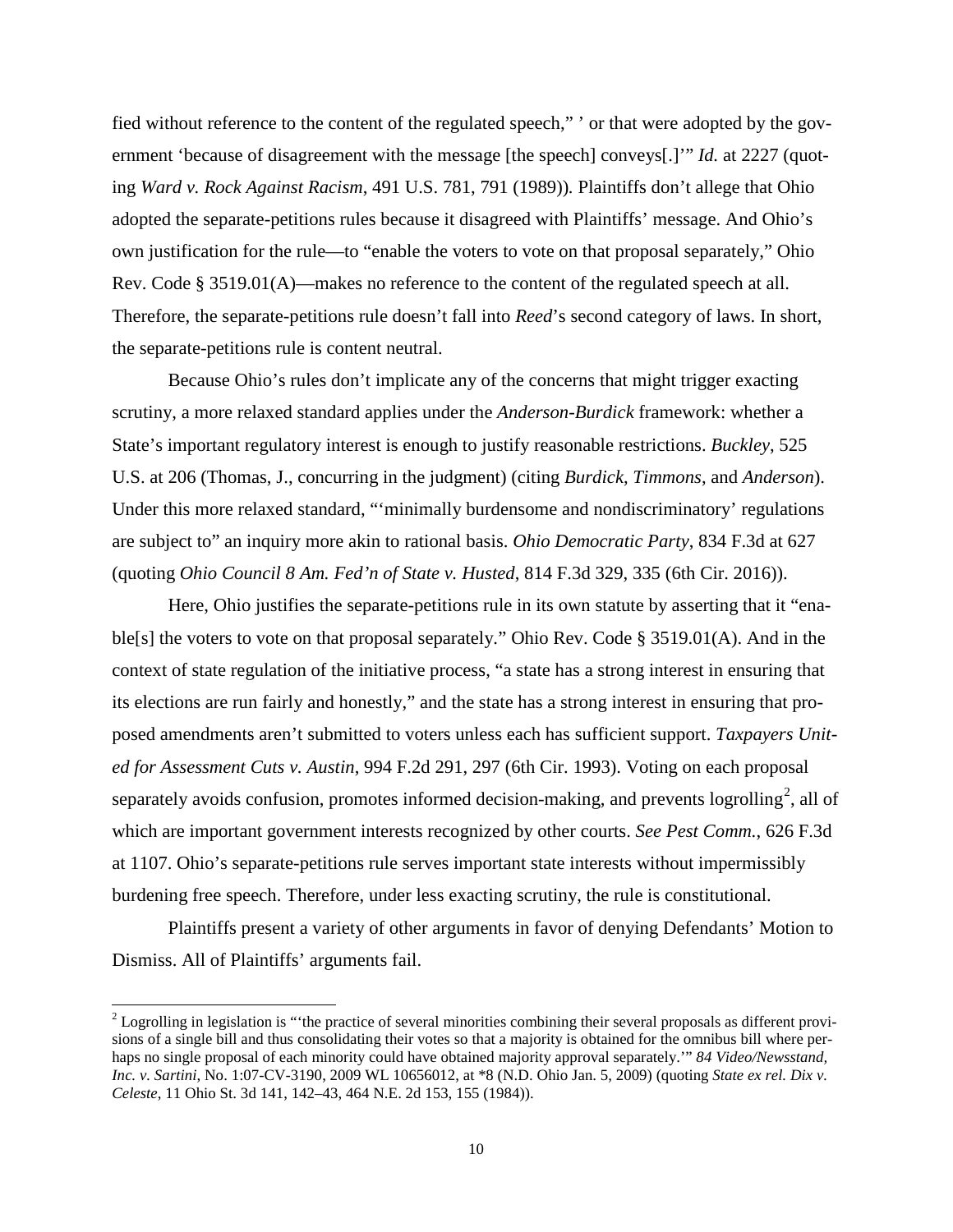First, Plaintiffs argue that the Court shouldn't test the "merits" of a claim when considering a Rule 12(b)(6) motion. Plaintiffs suggest that much of Defendants' legal analysis of their First Amendment claim is not appropriate for a motion to dismiss. Plaintiffs are wrong. Federal courts often consider the legal merits of a case on a motion to dismiss; in fact, federal courts have considered issues just like those presented here when ruling on a motion to dismiss. *See, e.g.*, *Biddulph*, 89 F.3d at 1501 (affirming district court's grant of a motion to dismiss First Amendment challenge to Florida's voter-initiative regulations). And here, even taking Plaintiffs' pleaded facts as true, their First Amendment claim fails as a matter of law; therefore, the Court can dismiss it under Rule 12(b)(6).

 Second, Plaintiffs argue that the Court should not dismiss Plaintiffs' as-applied challenge to the separate-petitions rule since Defendants "ignored" Plaintiffs' as-applied claim in the Motion to Dismiss and only addressed Plaintiffs' facial challenge. The Court can hardly fault Defendants for ignoring an as-applied challenge; Plaintiffs fail to meaningfully distinguish an asapplied challenge from a facial challenge in their Amended Complaint, and the gist of Plaintiffs' request for relief is for the Court to declare the separate-petitions rule unconstitutional. (*See* Am. Compl. at ¶ 5). The section of the Amended Complaint to which Plaintiffs point the Court is paragraph five, which requests a general legal declaration that the relevant Ohio statutes violate the First Amendment and requests injunctive relief specific to Plaintiffs. (*See* Am. Compl. at ¶ 5(i– v)).

The demarcation line between an as-applied and facial challenge isn't so well marked "that it must always control the pleadings and disposition in every case involving a constitutional challenge." *Citizens United v. Fed. Election Comm'n*, 558 U.S. 310, 331 (2010). The distinction "goes to the breadth of the remedy employed by the Court, not what must be pleaded in a complaint." *Id.*

 Here, Plaintiffs ask the Court to declare the Ohio statutes unconstitutional. And they do so based on their own set of facts. But importantly, Plaintiffs don't distinguish any part of their claim that should survive as an as-applied challenge, and the Court won't do so. Also, Defendants do address the Ohio statutes as the statutes apply to Plaintiffs and their petition, so to the extent Plaintiffs raise an as-applied challenge, the Court finds it is adequately addressed by the moving papers and this order.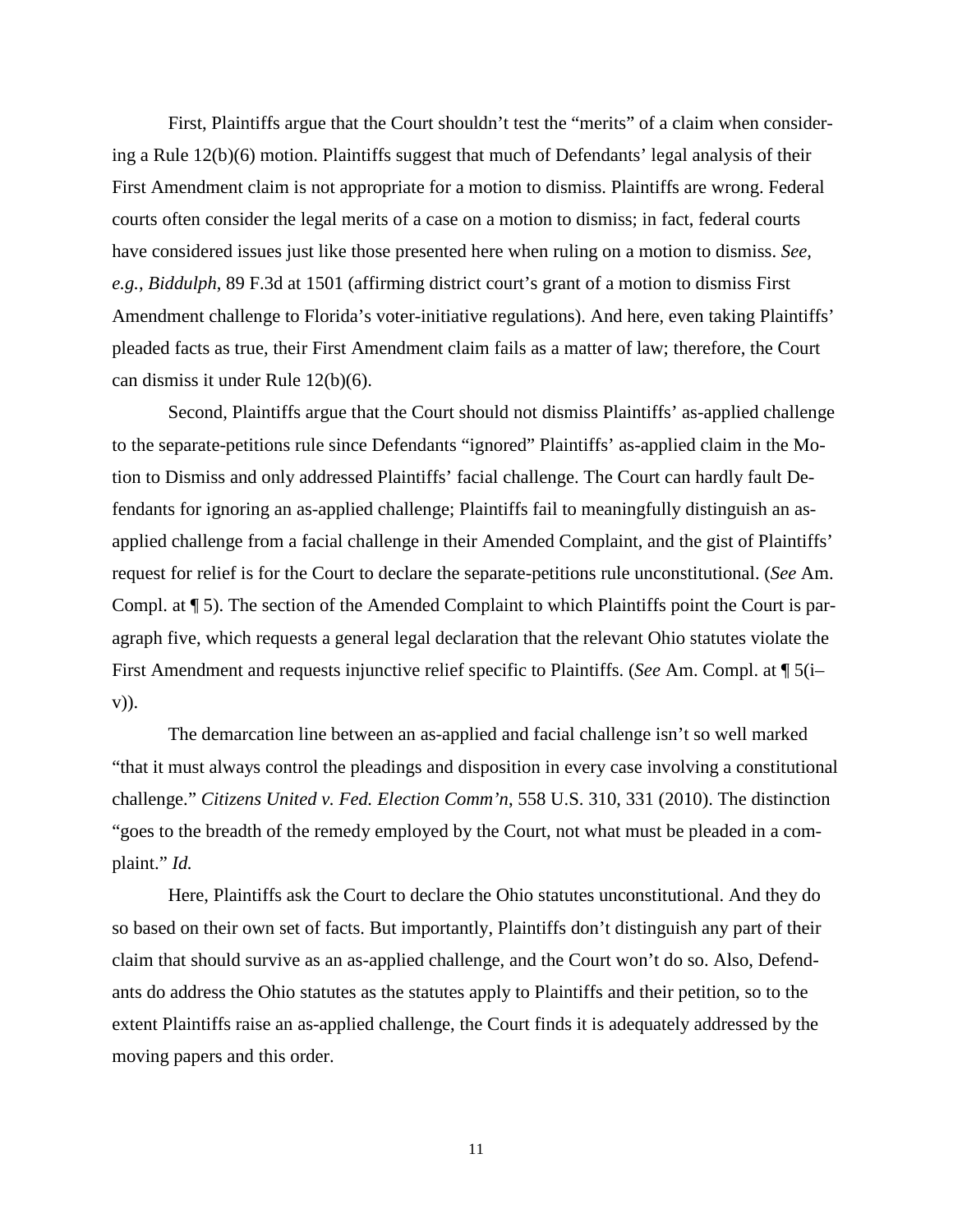Third, Plaintiffs argue that Defendants' Motion should be denied because Plaintiffs raise three "separate and independent bases" for their First Amendment claim, but Defendants only address one. Specifically, Plaintiffs argue that their

First Amendment claim is posited upon three separate and independent bases, *viz*., the challenged statutes: (i) do not satisfy the appropriate constitutional scrutiny regardless of whether they are content-based or content-neutral regulation[s] of core political speech; (ii) constitute a prior restraint upon the exercise of core political speech; and (iii) significantly burden the core political speech of those proposing a constitutional amendment (or law) by initiative petition.

(Pls.' Resp. at 8, Doc. 17). Plaintiffs argue that Defendants only address the first basis, ignoring the second and third. Defendants retort that all three bases fail for the same reasons. Plaintiffs argue that the second and third bases for their First Amendment claim "are clearly premised upon free speech rights, not the right to vote (which would potentially implicate *Anderson-Burdick*)." (*Id.* at 8). According to Plaintiffs, even if the first basis for their First Amendment claim fails, the second and third bases require a completely separate analysis. In Plaintiffs' view, Defendants don't provide an analysis for either of these bases, and since Defendants bear the burden on a motion to dismiss, Defendants have failed, and the motion should be denied.

Again, Plaintiffs' argument fails. Regardless of how Plaintiffs couch their claim, the Court's analysis covers Plaintiffs' First Amendment challenge. The Court analyzed whether Plaintiffs' speech was "core political speech," and found that it wasn't in the class of speech that receives heightened First Amendment protection. Plaintiffs' attempt to bring their claim under the prior-restraint doctrine fails, and Plaintiffs' allegations in the Amended Complaint asserting as much are mere legal conclusions, which the Court is not bound to accept. *Iqbal*, 556 U.S. at 678. "[L]egal conclusions can provide the framework of a complaint, [but] they must be supported by factual allegations." *Id.* at 679.

 "The term prior restraint is used 'to describe administrative and judicial orders forbidding certain communications when issued in advance of the time that such communications are to occur.'" *Alexander v. United States*, 509 U.S. 544, 550 (1993) (quoting M. Nimmer, *Nimmer on Freedom of Speech* § 4.03 (1984) (emphasis added)). The action of the Ohio Ballot Board is not a prior restraint because it didn't forbid any communication; it only required Plaintiffs to present two separate petitions. And when Plaintiffs present those two separate petitions to potential signatories, nothing the Ohio Ballot Board did restrains the topics they may discuss. In short, the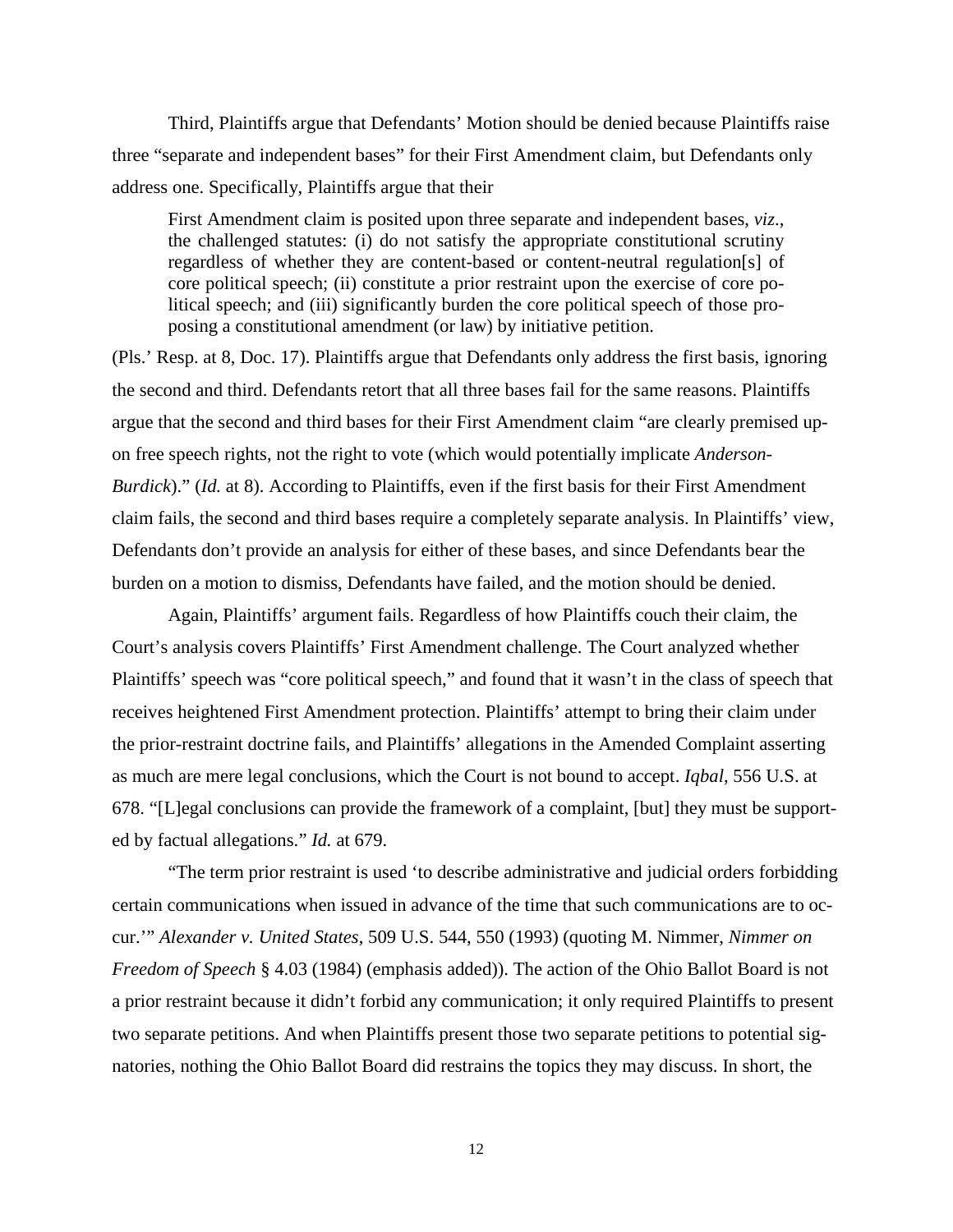administrative order of the Ohio Ballot Board dividing Plaintiffs' petition in two does not forbid any communication; therefore, it is not a prior restraint on speech.

Plaintiffs' First Amendment claim is dismissed.

### **B. Due Process**

 In Plaintiffs' second cause of action, they allege that the Ohio Ballot Board and its members violated Plaintiffs' due-process rights by conducting a meeting on November 14, 2016 without providing Plaintiffs adequate advance notice. (Am. Compl. at ¶ 121). Plaintiffs ask the Court to declare that the action taken by the Ohio Ballot Board at the meeting—separating Plaintiffs' proposal into separate initiative petitions—violated the Due Process Clause and is therefore null and void. (Am. Compl. at ¶ 122). Specifically, Plaintiffs allege that the Ohio Ballot Board and its members violated the Due Process Clause by (1) holding and conducting the meeting; (2) reviewing and assessing the content of the proposed constitutional amendment; and (3) separating the proposal into two separate petitions. (*Id.*). Plaintiffs do not allege that Defendants violated any Ohio statute when they held the meeting and divided the petition, only that the lack of individualized notice of the November 14, 2016 Ohio Ballot Board meeting violated Plaintiffs' due-process rights.

Defendants argue that the Eleventh Amendment bars any retrospective relief Plaintiffs may seek in their due-process claim, and even if the Amended Complaint could be construed to assert a claim for prospective injunctive relief, such a claim fails because it fails to identify a protected liberty interest and fails to identify a violation of procedural due process.

Plaintiffs concede that, to the extent their due-process claim could be construed as seeking retrospective relief, the Eleventh Amendment precludes this claim. But, they argue, the same "process and procedure by which the Ohio Ballot Board acted against the First Amendment interest of Plaintiffs will continue in the future." (Pls.' Resp. at 24). Since this allegedly unconstitutional process will take place again, "appropriate prospective relief is in order to ensure the Ohio Ballot Board complies in the future with its constitutional duty to provide adequate advance notice before meeting." (*Id.* at 26).

Whether the Eleventh Amendment precludes Plaintiffs' claim depends on the remedy they seek. *See Diaz v. Mich. Dep't of Corr.*, 703 F.3d 956, 964 (6th Cir. 2013) (claims for prospective relief to end a continuing violation of federal law are permitted whereas retroactive relief is barred). For the alleged violation of the Due Process Clause, Plaintiffs' Amended Com-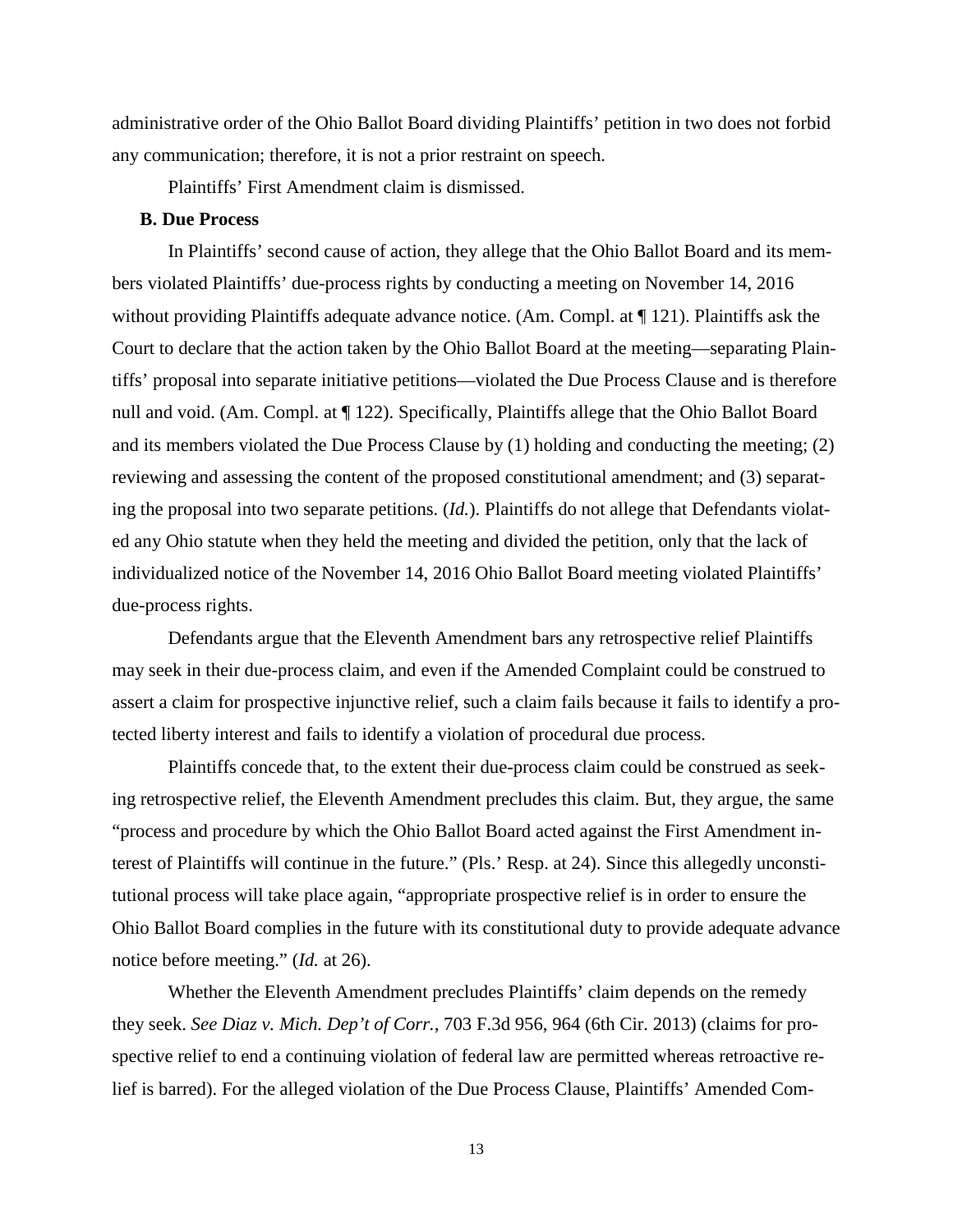plaint seeks two types of remedies: one specific, the other general. The specific remedy: Plaintiffs ask the Court to declare that the Ohio Ballot Board's November 14, 2016 meeting, review, and decision to split Plaintiffs' petition in two violated the Due Process Clause and is therefore "null and void." (Am. Compl. at ¶ 122). The general remedy: Plaintiffs state they are "further entitled to appropriate injunctive relief to remedy the foregoing violation of the Due Process Clause." (*Id.* at ¶ 123).

 The Eleventh Amendment grants sovereign immunity to States except when the State consents to be sued, when Congress abrogates a State's immunity, or when the *Ex Parte Young* exception applies. *S & M Brands, Inc. v. Cooper*, 527 F.3d 500, 507 (6th Cir. 2008) (citing *Ex parte Young*, 209 U.S. 123 (1908)). The *Ex Parte Young* exception permits a federal court to "issue prospective injunctive and declaratory relief compelling a state official to comply with federal law . . . . [but] the *Ex Part Young* exception does not . . . extend to any retroactive relief." *S & M Brands*, 527 F.3d at 507–08.

 Here, Plaintiffs ask the Court to declare as null and void a prior action by the Ohio Ballot Board, which is retroactive relief. (*See* Am. Compl. at ¶¶ 5(vii), ¶ 122). The Court can't declare as null and void the decision of the Ohio Ballot Board because this constitutes a claim against the State seeking retroactive relief for an allegedly constitutionally infirm meeting that took place on November 14, 2016. Therefore, Defendants are immune from this claim.

Plaintiffs also seek a more general remedy: "appropriate injunctive relief to remedy the foregoing violation of the Due Process Clause." (*Id.* at ¶ 123). The "foregoing violation of the Due Process Clause," to which Plaintiffs refer is one that already occurred—the Ohio Ballot Board held its meeting to discuss Plaintiffs' petition without giving Plaintiffs special notice of the meeting. While Plaintiffs argue that they need prospective relief to ensure that the Ohio Ballot Board complies with the Due Process Clause "in the future," references to ongoing violations of the Due Process Clause aren't in the Amended Complaint, they're only in Plaintiffs' Response memorandum. (Pls.' Resp. at 26). Even generously construing Plaintiffs' claims, their dueprocess claim states no claim for prospective injunctive relief. Therefore, Plaintiffs' claim under the Due Process Clause will be dismissed because it's precluded by the Eleventh Amendment.

But even if there was a narrow slice of Plaintiffs' due-process claim that could sneak by the Eleventh Amendment, it would still fail.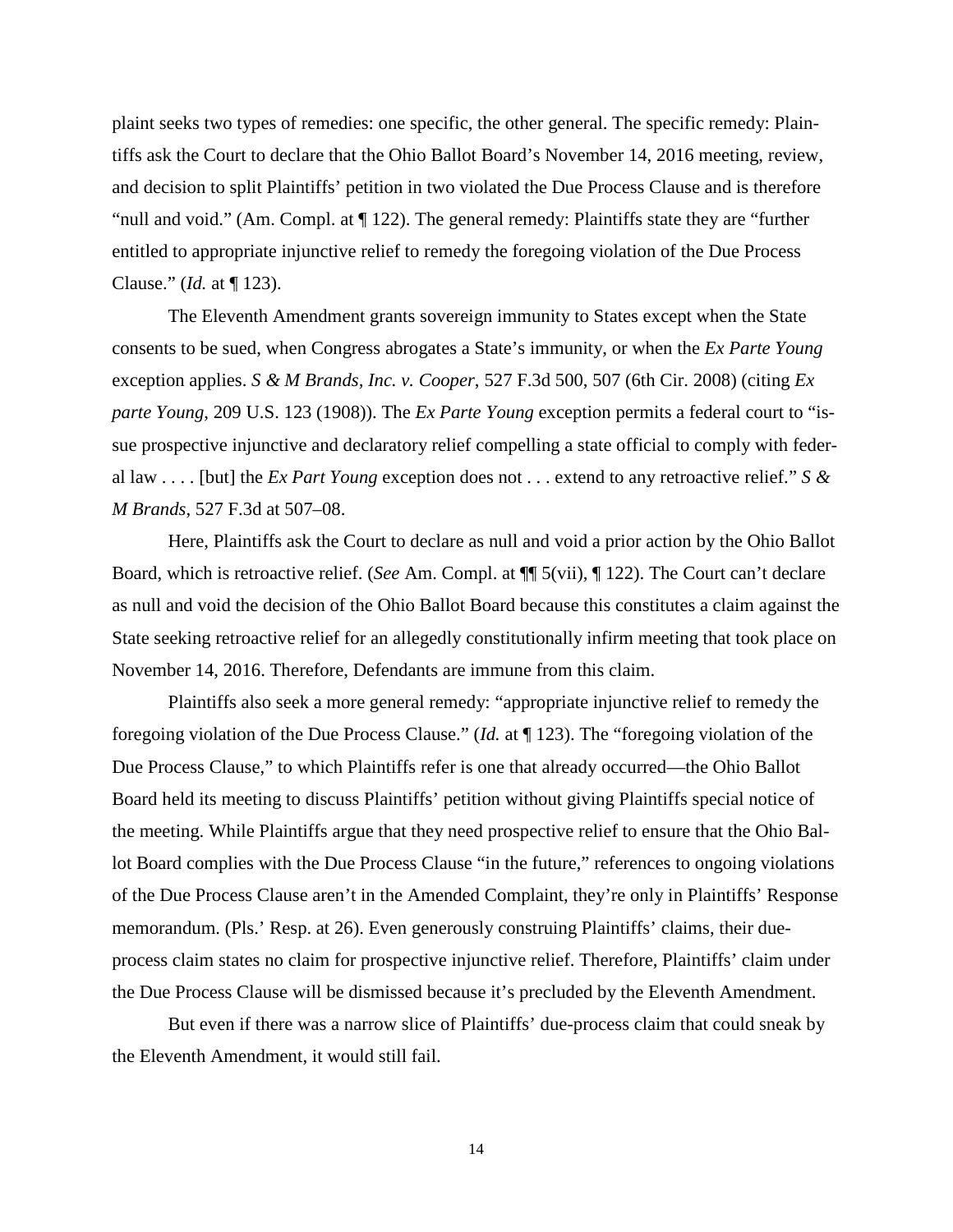Plaintiffs' claim fails because they don't allege facts showing they are entitled to relief. Plaintiffs' argument, at its most basic, is that Defendants have a constitutional duty to notify them individually when their petition is to be reviewed by the Ohio Ballot Board. Here, there's no statute that requires the Ohio Ballot Board to notify Plaintiffs in particular, only the requirement that public bodies establish a "reasonable method whereby any person may determine . . . the time, place, and purpose of all special meetings." Ohio Rev. Code § 121.22(F). In addition to this general notice-posting requirement, public bodies must also provide individualized advance notice if an individual requests it and pays a "reasonable fee." § 121.22(F).

 The Ohio Ballot Board convened within ten days following its receipt of Plaintiffs' initiative petition as required by the Ohio Revised Code section 3505.062(A), and the Ohio Ballot Board notified the public—through a press release on November 10, 2016—that it was holding the meeting on November 14, 2016. (Am. Compl. at ¶ 71). The Ohio Ballot Board complied with the requirement that it provide public notice through a reasonable method by issuing a press release regarding the meeting.

Plaintiffs appear to argue that they have a constitutional right to individualized notice of the meeting. And Ohio law provides for this. *See* Ohio Rev. Code § 121.22(F). All Plaintiffs had to do was request advance notice and pay a reasonable fee. Plaintiffs don't allege that they did so, which means they didn't take advantage of all of the process available to them. This being the case, Plaintiffs have failed to state a due-process claim.

# **C. Separation of Powers**

Plaintiffs assert their separation-of-powers claim as a violation of the Ohio Constitution. (*See* Am. Compl. at ¶¶ 131–33). They concede that the Eleventh Amendment precludes a federal court from exercising jurisdiction over such a claim. That's true. *See Pennhurst State Sch. & Hosp. v. Halderman*, 465 U.S. 89, 100 (1984) ("[I]n the absence of consent a suit in which the State or one of its agencies or departments is named as the defendant is proscribed by the Eleventh Amendment."). Ohio has not waived its sovereign immunity here. Therefore, the Court lacks jurisdiction over this claim.

Plaintiffs concede the Eleventh Amendment applies to this claim, but Plaintiffs narrow their concession, arguing that only "dismissal *without* prejudice is warranted." (Pls.' Resp. at 26) (emphasis added). While dismissals of claims barred by the Eleventh Amendment are sometimes made with prejudice, *see, e.g.*, *Latham v. Com. of Ky. Corr. Cabinet*, 900 F.2d 260 (6th Cir.